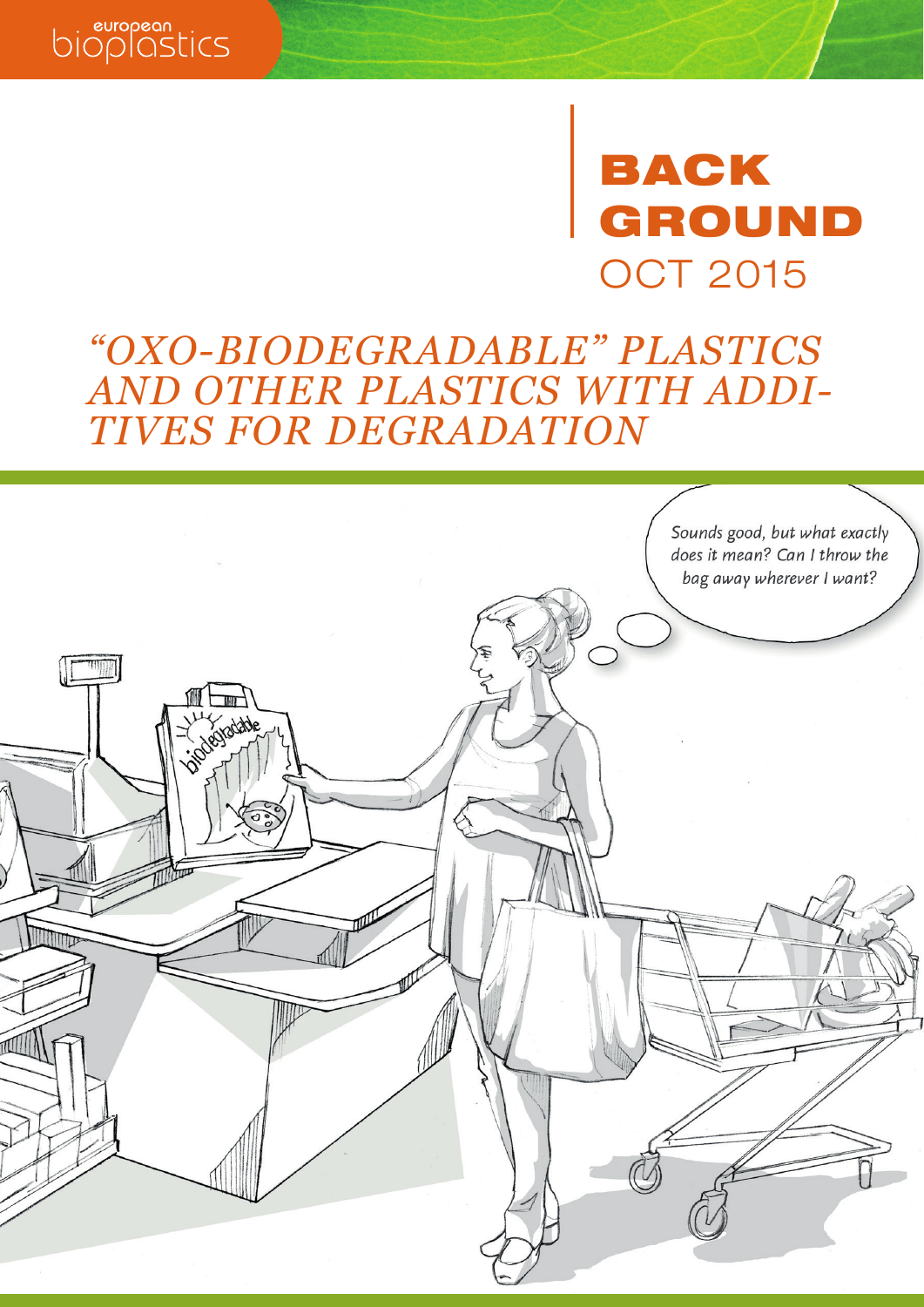## biopless.



Bioplastics are a broad family of materials that are either biobased, biodegradable, or both. The term "biobased" describes the basis of a material being fully or partly derived from biomass. The term "biodegradable" refers to the inherent property of a material that, with the help of naturally occurring microorganisms such as bacteria, fungi, and algae, is converted back into water, carbon dioxide and biomass.

European Bioplastics e.V. Marienstr. 19/20 10117 Berlin European Bioplastics e.V.

European Bioplastics (EUBP), the industry association representing the interests of bioplastics including bioplastics that are certified as biodegradable/ compostable, distances itself from additive-mediated conventional plastics such as so-called "oxo-degradable" plastics. The technology of additivemediated fragmentation entails that a conventional plastic is combined with special additives, which are purported to promote the degradation of the product. Yet, the resulting fragments remain in the environment and do not

Marienstr. 19/20, 10117 Berlin +49.30.28 48 23 50 *phone* biodegrade as defined in internationally accepted industry standards such as EN 13432 for industrial composting.

Products made with additive-technology and available on the market include film applications such as shopping bags, agricultural mulch films and, most recently, certain plastic bottles. Experts from the plastics industry, waste management, and environment protection voice serious concerns about these products not meeting their claimed environmental promises.

In this paper, EUBP aims to outline the issues and questions concerning additive-mediated conventional plastics in order to support consumers, retailers, and the industry in identifying unsubstantiated and misleading product claims.

## *TERMS, CLAIMS, AND STANDARDS*

European Bioplastics strongly differentiates between naturally occurring biodegradation and biodegradation promoted by additives.

#### Bioplastics: biodegradable and compostable plastics

Biodegradability is an inherent property of a material or product resulting from the action of naturally occurring microorganisms, such as bacteria, fungi, and algae. The process produces water, carbon and biomass as end products. No additives are needed and no fragments remain in the environment. In case of composting, biodegradation takes place under specified conditions.

Clear, verifiable, and acknowledged standards for biodegradability and compostability already exist for more than a decade, such as ASTM D6400, ASTM D6868, EN 13432, or ISO 17088. According to ISO 17088, for instance, full biodegradation of the material in less then six months must be proven. The European norm EN 13432 for industrial composting of plastics even requires a 12-week composting cycle. Additive-mediated conventional materials do not biodegrade as defined in these standard specifications. Hence, in order to distinguish "truly" biodegradable from additive-mediated fragmentable plastics, consumers and retailers simply need to look out for corresponding specifications and labelling on the product. The "Seedling" for example is such a label that proves the material is certified according to the EN 13432 standard.



#### compostable

THE SEEDLING LOGO (EUROPEAN BIOPLASTICS TRADEMARK) IS A LABEL FOR COMPOSTABLE PACKAGING CERTIFIED ACCORDING TO EN 13432.

The term "biodegradable" by itself is not more informative than the adjective "tasteful" used to advertise food-products. If adhering to sound environmental communication standards as laid down in ISO-standards (ISO 14020 series on environmental labels and declaration), a timeframe and information on the environment need to be provided, as is the case with products carrying the Seedling logo.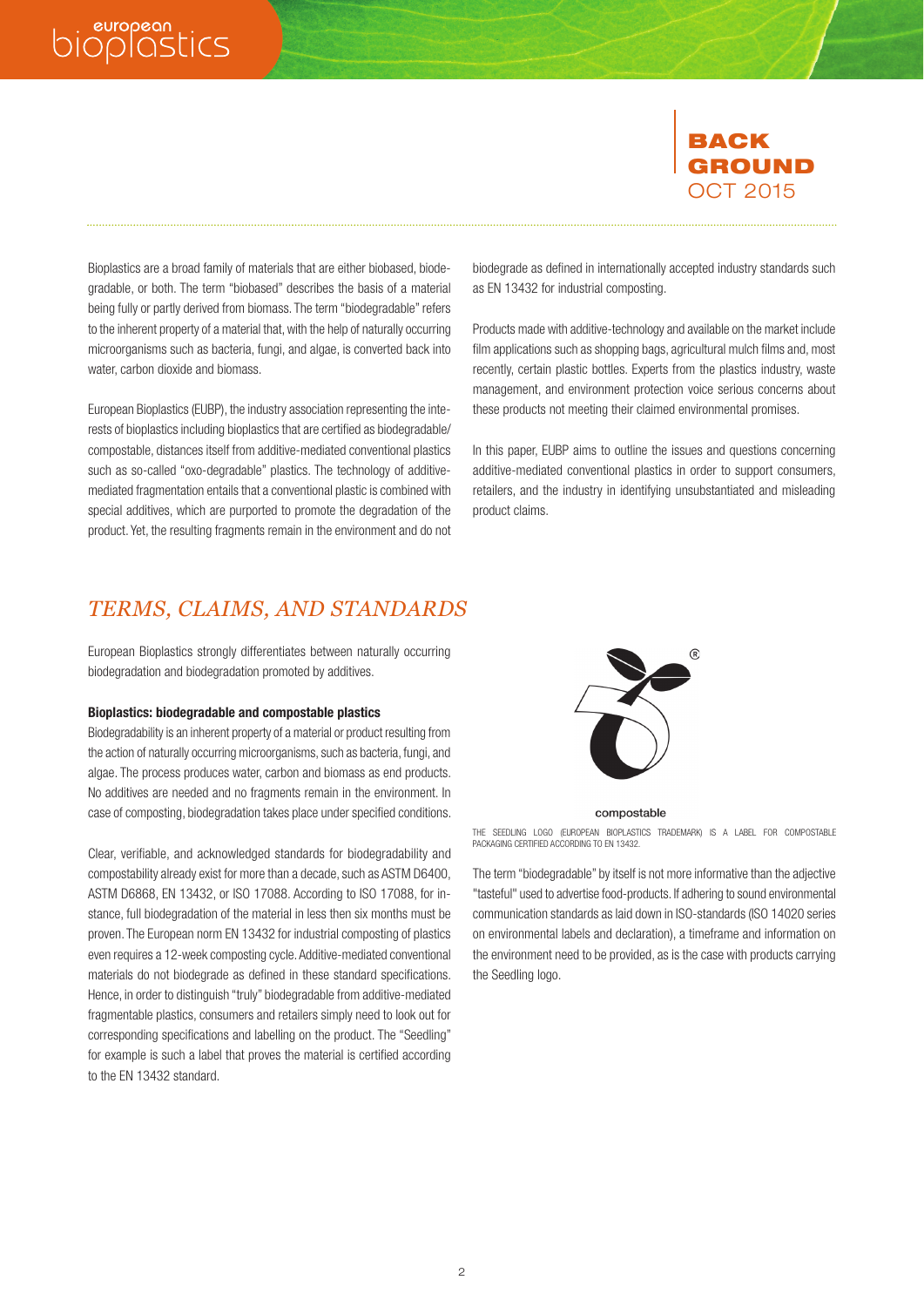# bioplastics

## BACK GROUND OCT 2015

Additive-mediated conventional plastics: "oxo-degradable" plastics Producers of pro-oxidant additives claim their products to be "degradable", "biodegradable", "oxo-degradable", or " oxo-biodegradable". These products are made from conventional plastics and supplemented with specific additives in order to mimic biodegradation. In truth, however, these additives only facilitate a fragmentation of the materials, which do not fully degrade but break down into very small fragments that remain in the environment – a process that would be more accurately described by the term "oxo-fragmentation". Claims of "oxo-degradability" might sound appealing, yet, they are misleading as they cannot be verified due to the absence of a standard specification i.e. an explicit set of requirements to be satisfied by the product. A self-imposed standard for oxo-degradation merely sets out the parameters on how to test the degradation process, not, however, the results or even criteria for passing the test of degradation. There is currently no internationally established and acknowledged standard or certification process that proves the success of oxo-degradation. Without verifiable proof or certification for the claim, the term "oxo-degradable" is just an appealing marketing term.

Marienstr. 19/20, 10117 Berlin Additive-mediated conventional plastics: "enzyme-mediated" plastics

Enzyme-mediated plastics are not bioplastics. They are conventional plastics (e.g. Polyehtylene) enriched with small amounts of organic additives. The degradation process is supposed to be initiated by microorganisms, which consume the additives. It is claimed that this process also expands to the PE, thus making the whole material degradable. Currently, there are no scientifically reliable test results for enzyme-mediated plastics that provide evidence for biodegradability or compostability. Likewise, there is no documentation of enzyme-mediated plastic fulfilling the criteria of the standard EN 13432. Not even the basic principle of enzyme-mediated degradation has been scientifically explained or proven in any publicly available document.

*Additive-mediated conventional plastics cannot biodegrade as defined in industry accepted standard specifications such as ASTM D6400, ASTM D6868, or EN 13432.*

## *THE DEGRADATION PROCESS – FRAGMENTATION IN DISGUISE*

European Bioplastics e.V. Marienstr. 19/20 10117 Berlin European Bioplastics e.V.

In the case of oxo-degradable plastics, additives are incorporated in conventional plastics such as Polyethylene (PE), Polypropylene (PP), Polystyrene (PS), Polyethyleneterephtalate (PET) and sometimes also Polyvinylchloride (PVC) at the moment of conversion into final products. These additives are based on chemical catalysts, containing transition metals such as cobalt, manganese, and iron, which cause fragmentation as a result of a chemical oxidation of the plastics' polymer chains triggered by UV irradiation or heat exposure. In a second phase, the resulting fragments are claimed to eventually undergo biodegradation.

In addition to the additives that trigger the fragmentation process, "oxodegradable" plastics include stabilizers, which are added to limit the unwanted fragmentation of the polymer chains whilst the plastic is still in use. However, the stabilizing effect of the additives is limited. Research studies have concluded that "even with some content of stabilizing additives, PE film [with "oxo-degradable" additives] loses its mechanical properties rather fast, especially when exposed to sun-light."1 For this reason, different storage conditions would be required in order to prevent premature ageing and loss of mechanical properties.

A recent study on the "Evaluation of Biodegradation-Promoting Additives for Plastics" conducted at Michigan State University and published by the American Chemical Society in February 2015 confirmed, that the claims of biodegradation-promoting additives, including oxo-fragmentation additives, of rendering conventional fossil-based polymers biodegradable are false.<sup>2</sup> The research found no evidence that any of the additives tested promoted and/or enhanced biodegradation of PE or PET polymers. The authors of the study concluded: "Anaerobic and aerobic biodegradation are not recommended as feasible disposal routes for non-biodegradable plastics containing any of the five tested biodegradation promotion additives."

Fragmentation of additive-mediated plastics is not the result of a biodegradation process but rather the conversion of visible contaminants (the plastic waste) into invisible contaminants (the fragments). The resulting fragments will remain in the environment.<sup>3</sup> This cannot be considered a feasible manner of solving the problem of plastic waste.

*<sup>1</sup> Koutny M., Lemaire J, Delort A.-M. (2006, p. 1244), Biodegradation of prooxidant films with prooxidant additives, Chemosphere 64, pp. 1243-1252.*

<sup>2</sup> Evaluation of Biodegradation-Promoting Additives for Plastics: Susan Selke, Rafael Auras, Tuan Anh Nguyen, Edgar Castro Aguirre, Rijosh Cheruvathur, and Yan Liu; School of Packaging, Biosystems and Agricultural Engineeri  *Michigan State University, United States; published in Environ. Sci. Technol., 2015, 49 (6), pp 3769–3777.*

*<sup>3</sup> Narayan, Rahmani, Biodegradability - Sorting Facts and Claims, in bioplastics magazine, Vol 01/2009, p 29.*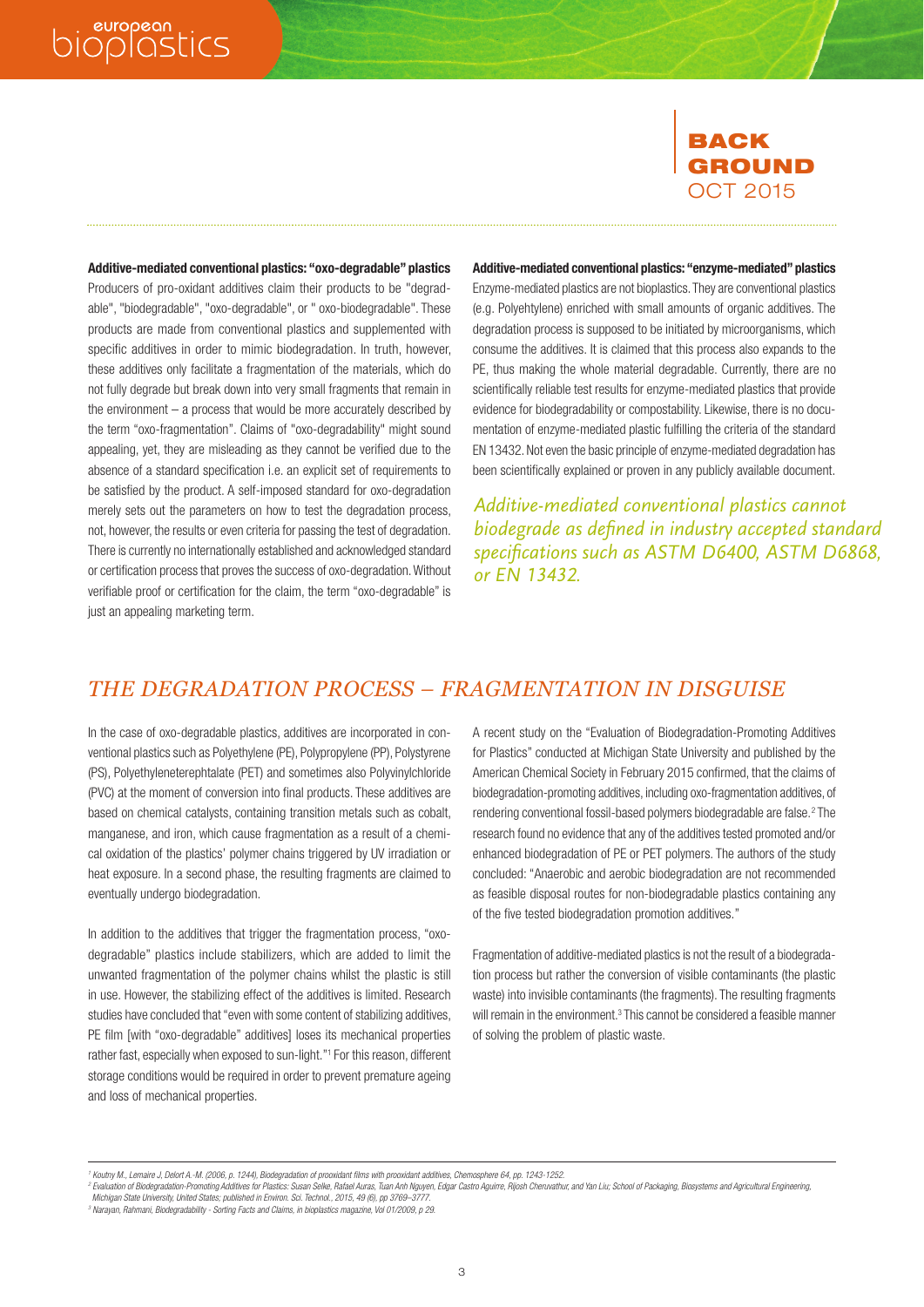## bioplostics

## BACK GROUND OCT 2015

#### Fragmentation is not the same as biodegradation

In case of truly biodegradable bioplastics, regardless whether they are made of biobased or fossil recourses, biodegradability is an inherent property of a material or product. These materials degrade fully into water, biomass, and CO<sub>2</sub>. The process of biodegradation depends on the environmental conditions such as location, temperature, humidity, and on the material or application itself.

Bioplastics that have been certified biodegradable and compostable according to EN 13432 or EN 14995 fulfil the technical criteria in industrial composting plants. These plants provide controlled conditions (humidity, aeration, temperature) for quick and safe compost production. During the

Marienstr. 19/20, 10117 Berlin process the organic matter including biodegradable and compostable plastic products is converted to CO<sub>2</sub>, water and biomass. Compost is used as a soil improver and can in part also replace mineral fertilisers.

In 2013, the association Plastics Europe commissioned Organic Waste Systems (OWS) to carry out a comparative study on the "benefits and challenges of bio- and oxo-degradable plastics". The results clearly stated that "oxo-degradable plastics do not meet the requirements of industrial and/or home compostability set out in various established standards" and recommended to use terms such as "thermo- or photo-fragmentable plastics" instead of "oxo-degradable" plastics.4

### *END-OF-LIFE OPTIONS AND WASTE MANAGEMENT PROBLEMS*

European Bioplastics e.V. Marienstr. 19/20 10117 Berlin European Bioplastics e.V.

#### Additive-mediated fragmentation increases the problem of microplastics in the environment

Additive-mediated conventional plastic products such as "oxo-degradable" plastics have been promoted as a solution to the problems of littering and microplastics whereby they supposedly biodegrade in the natural environment. In fact, such a concept risks increasing littering instead of reducing it and, what is more, leave tiny fragments in the environment and worsen the problem of microplastics even further.

Companies offering additive-mediated conventional plastic materials promise a "quick solution" to countries that have no or nearly no waste management infrastructure, but this promise comes with great dangers to the environment. If these additive-mediated fragmentable plastics are littered and end up in the landscape, they start to disintegrate due to the effect of the additives that trigger the breakdown into fragments, which remain in the environment.

### Fragments attract hazardous substances and pollute the (marine) environment

Studies, amongst others by the US National Oceanic and Atmospheric Administration, have shown that these fragmented plastics can accumulate toxic chemicals such as PCB, DDE and others from the environment and act as transport medium in marine environments.<sup>5</sup> Such persistent organic pollutants in the marine environment were found to have negative effects on marine resources.<sup>6</sup>

#### Oxo-fragmentation and biodegradation must not be promoted as excuse to litter!

The United Nations Environment Programme (UNEP) stresses that littering is a problem of irresponsible behaviours and must be resolved by raising environmental awareness and by the establishment of appropriate waste management systems.7 Neither biodegradation nor additive-mediated fragmentation should be used as an excuse to carelessly discard plastics in the environment.

European Bioplastics advocates a more responsible communication about suitable waste management options for specific products and materials. Accepted standards for industrial composting, for example, already exist and are indicated by corresponding labels. Additionally, standards for the correct conditions and timeframes for home composting are currently being developed. In case of marine biodegradation, an issue that is currently much debated, research projects are still at the very beginning and even though first successes are reported, verifiable standards won't be available in the near future.

### Composting is not a feasible end-of-life option for additive-mediated conventional plastics

Since additive-mediated conventional plastics do not meet the criteria of the standards for organic recycling, collection and recovery schemes for organic waste are prone to suffer from the input of additive-mediated materials.<sup>8</sup>

4

VR 19997 Nz, Amtsgericht Charlottenburg, USt-IdNr. DE235874231  *www.ciwmb.ca.gov/Publications. Publication Date: November, 8, 2008. Accessed on June 19, 2009.8 California State University, Chico Research Foundation (2008). Performance Evaluation of Environmentally Degradable Plastic Packaging and Disposable Food Service Ware – Final Report.* 

*<sup>4</sup> Benefits and challenges of bio- and oxo-degradable plastics – A comparative literature study by S. Deconinck and B. De Wilde, performed for Plastics Europe (August 2013).*

*<sup>5</sup> Moore C. (2008). Synthetic polymers in the marine environment: A rapidly increasing, long-term threat. Environmental Research 108(2), pp. 131-139.*

*<sup>6</sup> Yuki Mato et.al. (2001), Plastic Resin pallets as a transport medium for toxic chemicals in the Marine Environment, Environmental Science and Technology, 35(2), pp. 318-324.* 

<sup>7</sup> United Nations Environment Programme (2009, p. 215). Marine Litter – A Global Challenge, www.unep.org/regionalseas/marinelitter/publications/docs/Marine\_Litter\_A\_Global\_Challenge.pdf, Publication Date: June 9, 2009.  *Accessed on June 19, 2009.*